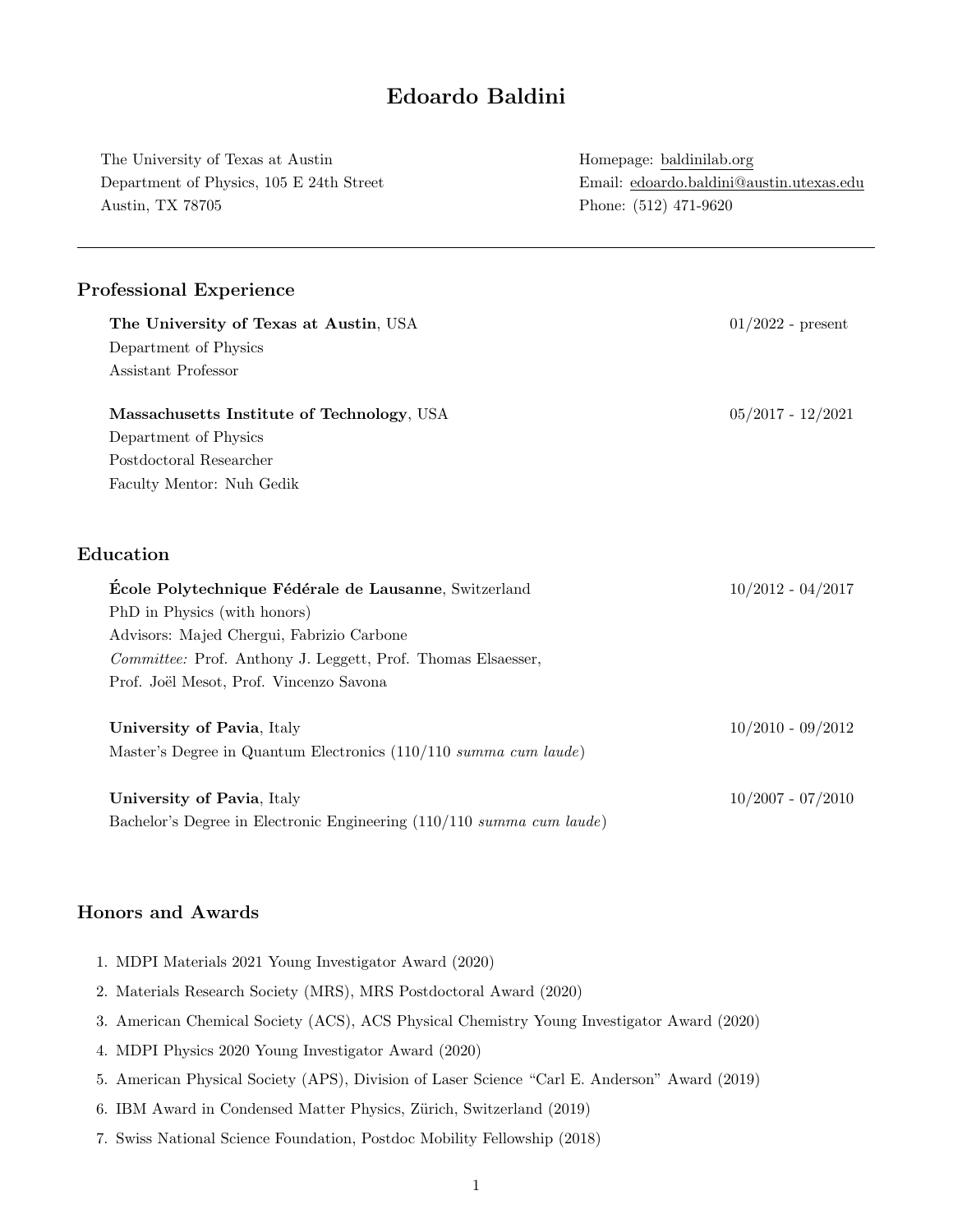- 8. EPFL Doctorate Award 2018, "Special distinction to the 10 best PhD theses in all fields" (2018)
- 9. Springer Theses Award, "for outstanding PhD research" (2017)
- 10. EPFL Physics Doctoral School Award, "Special distinction to the 3 best PhD theses in physics" (2017)
- 11. Dimitris N. Chorafas Foundation Award, "for outstanding work in selected fields in the engineering sciences, medicine and the natural sciences" (2017)
- 12. Swiss National Science Foundation, Early Postdoc Mobility Fellowship (2016)
- 13. University of Pavia, Best Undergraduate Student Award (2013)
- 14. European iGEM Competition (Amsterdam), Gold Medal (2011)
- 15. University of Pavia, Merit Scholarship (2007/2008 2011/2012)

### Publications

#### Books

1. E. Baldini, "Nonequilibrium Dynamics of Collective Excitations in Quantum Materials," Springer (2018).

### Articles

- † These authors contributed equally to this work
- ∗ Corresponding authors
	- 1. Z. Zhang<sup>†,∗</sup>, F. Y. Gao<sup>†,∗</sup>, Y.-C. Chien, Z.-J. Liu, J. B. Curtis, E. R. Sung, X. Ma, W. Ren, S. Cao<sup>∗</sup>, P. Narang, A. von Hoegen, E. Baldini<sup>\*</sup>, K. A. Nelson<sup>\*</sup>, "Nonlinear Coupled Magnonics: Terahertz Field-Driven Magnon Upconversion," in review (2022).
	- 2. D. S. Kim<sup>†,∗</sup>, Di Huang<sup>†,∗</sup>, C. Guo, K. Li, D. Rocca, F. Y. Gao, J. Choe, D. Lujan, **E. Baldini**, S. Sharma, R. Shankar, S.-F. Lee, Y. Ping<sup>∗</sup> , X. Li<sup>∗</sup> , "Strongly Bound Excitons Reveal Local Spin Order in a van der Waals Antiferromagnet," in review (2022).
	- 3. J.-J. Shi<sup>†</sup>, Y.-Q. Bie<sup>†,∗</sup>, W. Chen, S. Fang, A. Zong, J. Han, Zhaolong Cao, Yong Zhang, T. Taniguchi, K. Watanabe, V. Bulović, E. Kaxiras, P. Jarillo-Herrero<sup>\*</sup>, E. Baldini<sup>\*</sup>, K. A. Nelson<sup>\*</sup>, "Terahertz-Field-Driven Metastable Topological Phase in an Atomically Thin Crystal," arXiv:2112.08533, in review (2022).
	- 4. D. Shin, S. Latini, C. Schäfer, S. A. Sato, E. Baldini, U. De Giovannini, H. Hübener, A. Rubio<sup>\*</sup>, Simulating "Terahertz Field-Induced Transient Ferroeletricity in Quantum Paraelectric SrTiO<sub>3</sub>," arXiv:2106.03957, in review (2022).
	- 5. G. M. Vanacore<sup>†,∗</sup>, J. Hu<sup>†,∗</sup>, **E. Baldini**<sup>†,∗</sup>, C. A. Rozzi, M. Amato, H. Wei, J. Huang, S. Polishchuk, M. Puppin, A. Crepaldi, M. Grioni, M. Chergui, F. Carbone, A. H. Zewail, "Observation of a Phonon Avalanche in Highly Photoexcited Hybrid Perovskite Single Crystals", arXiv:1801.03731, in review (2022).
	- 6. E. Baldini, A. Zong, D. Choi, C. Lee, M. H. Michael, L. Windgätter, I. I. Mazin, S. Latini, D. Azoury, B. Lv, A. Kogar, Y. Wang, Y. Lu, T. Takayama, H. Takagi, A. J. Millis, A. Rubio, E. A. Demler, N. Gedik<sup>∗</sup> , "The Spontaneous Symmetry Breaking in Ta<sub>2</sub>NiSe<sub>5</sub> is Structural in Nature,"  $arXiv:2007.02909$ , in review (2022).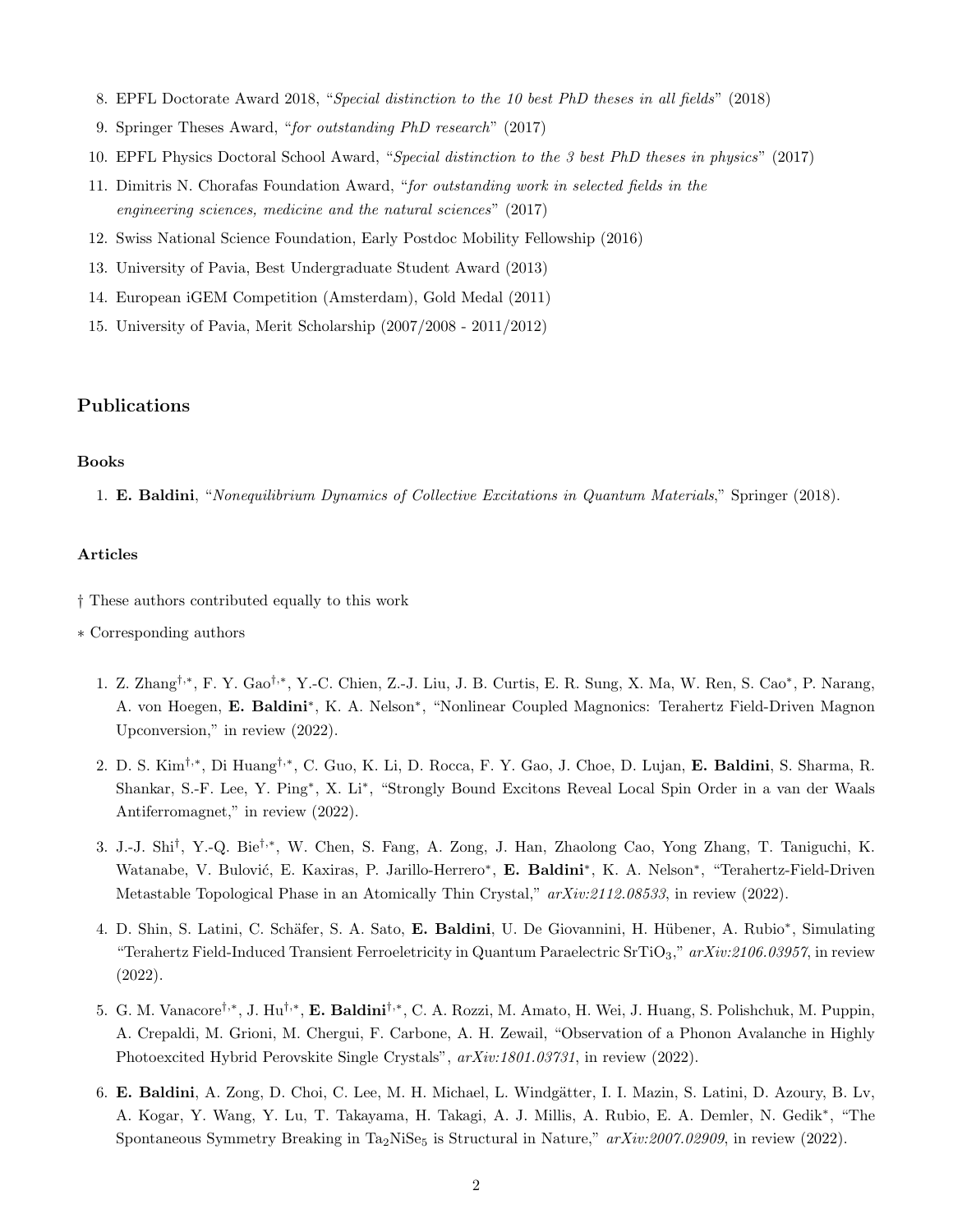- 7. F. Dirnberger<sup>†,∗</sup>, R. Bushati<sup>†</sup>, B. Datta, A. Kumar, A. H. MacDonald, **E. Baldini**<sup>\*</sup>, V. M. Menon<sup>\*</sup>, "Observation of Spin-Correlated Exciton-Polaritons in a van der Waals Magnet," arXiv:2203.06129, to appear in Nature Nanotechnology (2022).
- 8. F. Y. Gao<sup>†</sup>, Z. Zhang<sup>†</sup>, Z. Sun, L. Ye, Y.-H. Cheng, Z.-J. Liu, J. G. Checkelsky, **E. Baldini**<sup>\*</sup>, K. A. Nelson<sup>\*</sup>, "Snapshots of a Light-Induced Metastable Hidden Phase Driven by the Collapse of Charge Order,"  $arXiv:2112.11015$ , to appear in Science Advances (2022).
- 9. J.-J. Shi, F. Y. Gao, Z. Zhang, H. Utzat, U. Barotov, A. Farahvash, J. Han, J. Deschamps, C.-W. Baik, K.- S. Cho, V. Bulović, A. P. Willard, E. Baldini, N. Gedik, M. G. Bawendi, K. A. Nelson<sup>\*</sup>, "Terahertz Field-Induced Reemergence of Quenched Photoluminescence in Quantum Dots," Nano Letters 4, 1718 (2022).
- 10. C. A. Belvin<sup>†</sup>, E. Baldini<sup>†</sup>, I. Ö. Ozel, D. Mao, H. C. Po, C. J. Allington, S. Son, B. H. Kim, J. Kim, I. Hwang, J. H. Kim, J.-G. Park<sup>∗</sup> , T. Senthil, N. Gedik<sup>∗</sup> , "Exciton-Driven Antiferromagnetic Metal in a Correlated van der Waals Insulator," Nature Communications 12, 4837 (2021).
- 11. P. Piekarz\*, D. Legut, E. Baldini, C. A. Belvin, T. Kołodziej, W. Tabiś, A. Kozłowski, Z. Kakol, Z. Tarnawski, J. Lorenzana, N. Gedik, A. M. Oleś, J. M. Honig, K. Parlinski, "Trimeron-Phonon Coupling in Magnetite," Physical Review B 103, 104303 (2021).
- 12. E. Baldini<sup>†</sup>, C. A. Belvin<sup>†</sup>, M. Rodriguez-Vega, I. Ö. Ozel, D. Legut, A. Kozłowski, A. M. Oleś, K. Parlinski, P. Piekarz, J. Lorenzana, G. A. Fiete, N. Gedik<sup>∗</sup> , "Discovery of the Soft Electronic Modes of the Trimeron Order in Magnetite," Nature Physics 16, 541-545 (2020).
- 13. C. Lee, T. Rohwer, E. J. Sie, A. Zong, E. Baldini, J. Straquadine, P. Walmsley, D. Gardner, Y. S. Lee, I. R. Fisher, N. Gedik<sup>\*</sup>, "High Resolution Time- and Angle-Resolved Photoemission Spectroscopy with 11 eV Laser Pulses," Review of Scientific Instruments 91, 043102 (2020).
- 14. E. Baldini\*, T. Palmieri, A. Dominguez, A. Rubio, M. Chergui\*, "Giant Exciton Mott Density in Bulk Anatase TiO2," Physical Review Letters 125, 116403 (2020).
- 15. J.-J. Shi<sup>†</sup>, E. Baldini<sup>†</sup>, S. Latini, S. A. Sato, Y. Zhang, B. C. Pein, P.-C. Shen, J. Kong, A. Rubio, N. Gedik, K. A. Nelson<sup>∗</sup> , "Room Temperature Terahertz Electroabsorption Modulation by Excitons in Monolayer Transition Metal Dichalcogenides," Nano Letters 20, 5214-5220 (2020).
- 16. E. Baldini<sup>∗</sup> , M. A. Sentef, S. Acharya, T. Brumme, E. Sheveleva, F. Lyzwa, E. Pomjakushina, C. Bernhard, M. van Schilfgaarde, F. Carbone, A. Rubio<sup>\*</sup>, C. Weber<sup>\*</sup>, "Electron-Phonon-Driven Three-Dimensional Metallicity in an Insulating Cuprate," Proceedings of the National Academy of Sciences 117, 6409-6416 (2020).
- 17. T. Palmieri<sup>†</sup>, E. Baldini<sup>†,\*</sup>, A. Steinhoff, A. Akrap, M. Kollár, E. Horváth, L. Forró, F. Jahnke, M. Chergui<sup>\*</sup>, "Mahan Excitons in Room-Temperature Methylammonium Lead Bromide Perovskites," Nature Communications 11, 850 (2020).
- 18. E. Baldini<sup>\*</sup>, A. Dominguez, T. Palmieri, O. Cannelli, A. Rubio, P. Ruello, M. Chergui<sup>\*</sup>, "Exciton Control in a Room-Temperature Bulk Semiconductor with Coherent Strain Pulses," Science Advances 5, eaax2937 (2019).
- 19. X. Li, T. Qiu, J. Zhang, E. Baldini, J. Lu, A. M. Rappe, K. A. Nelson<sup>\*</sup>, "Terahertz-Field-Induced Ferroelectricity in Quantum Paraelectric SrTiO3," Science 364, 1079-1082 (2019).
- 20. A. Zong<sup>†</sup>, A. Kogar<sup>†</sup>, Y.-Q. Bie, T. Rohwer, C. Lee, **E. Baldini**, E. Ergeçen, M. B. Yilmaz, B. Freelon, E. J. Sie, H. Zhou, J. Straquadine, P. Walmsley, P. E. Dolgirev, A. V. Rozhkov, I. R. Fisher, P. Jarillo-Herrero, B. V. Fine, N. Gedik<sup>\*</sup>, "Evidence for Topological Defects in a Photo-Induced Phase Transition," Nature Physics 15, 27-31 (2019).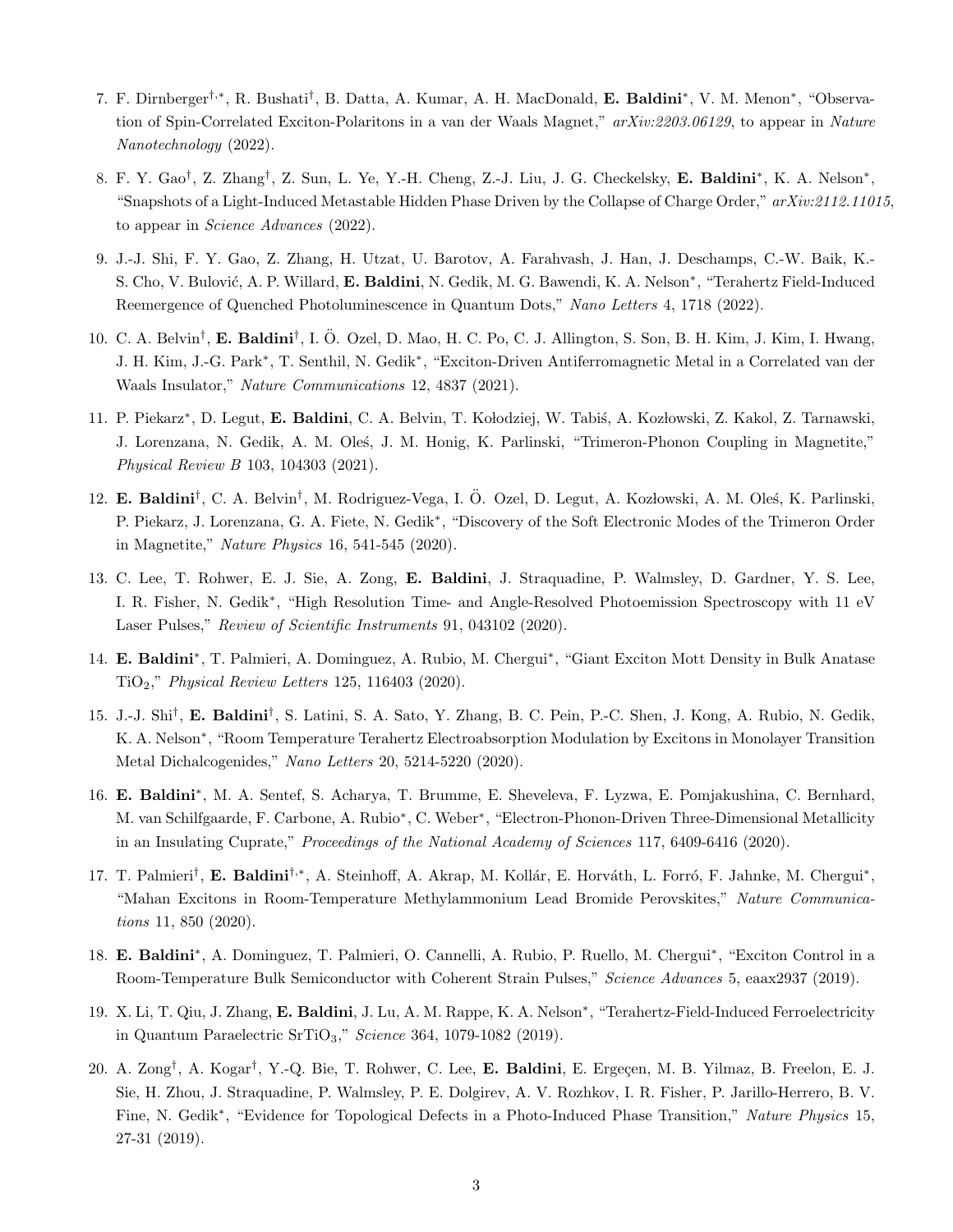- 21. I. Ö. Ozel, C. A. Belvin, E. Baldini, I. Kimchi, S. Do, K.-Y. Choi, N. Gedik<sup>\*</sup>, "Magnetic Field-Dependent Low-Energy Magnon Dynamics in  $\alpha$ -RuCl<sub>3</sub>," *Physical Review B* 100, 085108 (2019).
- 22. E. Baldini\*, T. Palmieri, A. Dominguez, P. Ruello, A. Rubio, M. Chergui\*, "Phonon-Driven Selective Modulation of Exciton Oscillator Strengths in Anatase TiO<sub>2</sub> Nanoparticles," Nano Letters 18, 5007-5014 (2018).
- 23. E. Baldini<sup>\*</sup>, T. Kubacka, B. P. P. Mallett, C. Ma, S. M. Koohpayeh, Y. Zhu, C. Bernhard, S. L. Johnson, F. Carbone, "Lattice-Mediated Magnetic Order Melting in TbMnO3," Physical Review B 97, 125149 (2018).
- 24. E. Baldini, T. Palmieri, E. Pomarico, G. Auböck, M. Chergui\*, "Clocking the Ultrafast Electron Cooling in Anatase Titanium Dioxide Nanoparticles," ACS Photonics 5, 1241-1249 (2018).
- 25. E. Baldini, A. Mann, L. Benfatto\*, E. Cappelluti\*, A. Acocella, V. M. Silkin, S. V. Eremeev, A. B. Kuzmenko, S. Borroni, T. Tan, X. X. Xi, F. Zerbetto, R. Merlin, F. Carbone<sup>∗</sup> , "Real-Time Observation of Phonon-Mediated σ-π Interband Scattering in MgB2," Physical Review Letters 119, 097002 (2017).
- 26. E. Baldini, T. Palmieri, T. Rossi, M. Oppermann, E. Pomarico, G. Auböck, M. Chergui<sup>\*</sup>, "Ultrafast Interfacial Electron Injection Probed by a Substrate-Specific Excitonic Signature," Journal of American Chemical Society 139, 11584-11589 (2017).
- 27. E. Baldini<sup>\*</sup>, A. Dominguez, L. Chiodo, E. Sheveleva, M. Yazdi-Rizi, C. Bernhard, A. Rubio, M. Chergui, "Anomalous Anisotropic Exciton Temperature Dependence in Rutile TiO<sub>2</sub>," Physical Review B 96, 041204(R) (2017).
- 28. E. Baldini<sup>\*</sup>, L. Chiodo, A. Dominguez, M. Palummo, S. Moser, M. Yazdi-Rizi, G. Auböck, B. P. P. Mallett, H. Berger, A. Magrez, C. Bernhard, M. Grioni, A. Rubio, M. Chergui<sup>\*</sup>, "Strongly Bound Excitons in Anatase TiO<sup>2</sup> Single Crystals and Nanoparticles," Nature Communications 8, 13 (2017).
- 29. E. Baldini, A. Mann, B. P. P. Mallett, C. Arrell, F. van Mourik, T. Wolf, D. Mihailovic, J. Tallon, C. Bernhard, J. Lorenzana, F. Carbone<sup>\*</sup>, "Clocking the Onset of Bilayer Coherence in a High-T<sub>C</sub> Cuprate," Physical Review B 95, 024501 (2017).
- 30. S. Borroni, E. Baldini, V. M. Katukuri, A. Mann, K. Parlinski, D. Legut, C. Arrell, F. van Mourik, J. Teyssier, A. Kozłowski, P. Piekarz, O. V. Yazyev, A. M. Oleś, J. Lorenzana, F. Carbone\*, "Coherent Generation of Symmetry-Forbidden Phonons by Light-Induced Electron-Phonon Interactions in Magnetite," Physical Review B 96, 104308 (2017).
- 31. M. Oppermann, N. S. Nagornova, A. Oriana, E. Baldini, L. Mewes, B. Bauer, T. Palmieri, T. Rossi, F. van Mourik, M. Chergui<sup>∗</sup> , "The LOUVRE Laboratory: State-of-the-Art Ultrafast Ultraviolet Spectroscopies for Molecular and Materials Science," CHIMIA International Journal for Chemistry 71, 5, 288-294 (2017).
- 32. E. Baldini<sup>†</sup>, A. Mann<sup>†</sup>, S. Borroni, C. Arrell, F. van Mourik, F. Carbone<sup>\*</sup>, "A Versatile Setup for Ultrafast Broadband Optical Spectroscopy on Strongly Correlated Quantum Systems," Structural Dynamics 3, 064301 (2016).
- 33. A. Mann, E. Baldini, A. Odeh, A. Magrez, H. Berger, F. Carbone<sup>\*</sup>, "Probing the Coupling between a Doublon Excitation and the Charge-Density Wave in TaS<sub>2</sub> by Ultrafast Optical Spectroscopy," Physical Review B 94, 115122 (2016).
- 34. J. Rajeswari, H. Ping, G. F. Mancini, Y. Murooka, T. Latychevskaia, D. McGrouther, M. Cantoni, E. Baldini, J. S. White, A. Magrez, T. Giamarchi, H. M. Rønnow, F. Carbone<sup>∗</sup> , "Filming the Formation and Fluctuation of Skyrmion Domains by Cryo-Lorentz Transmission Electron Microscopy," Proceedings of the National Academy of Sciences 112, 46, 14212-14217 (2015).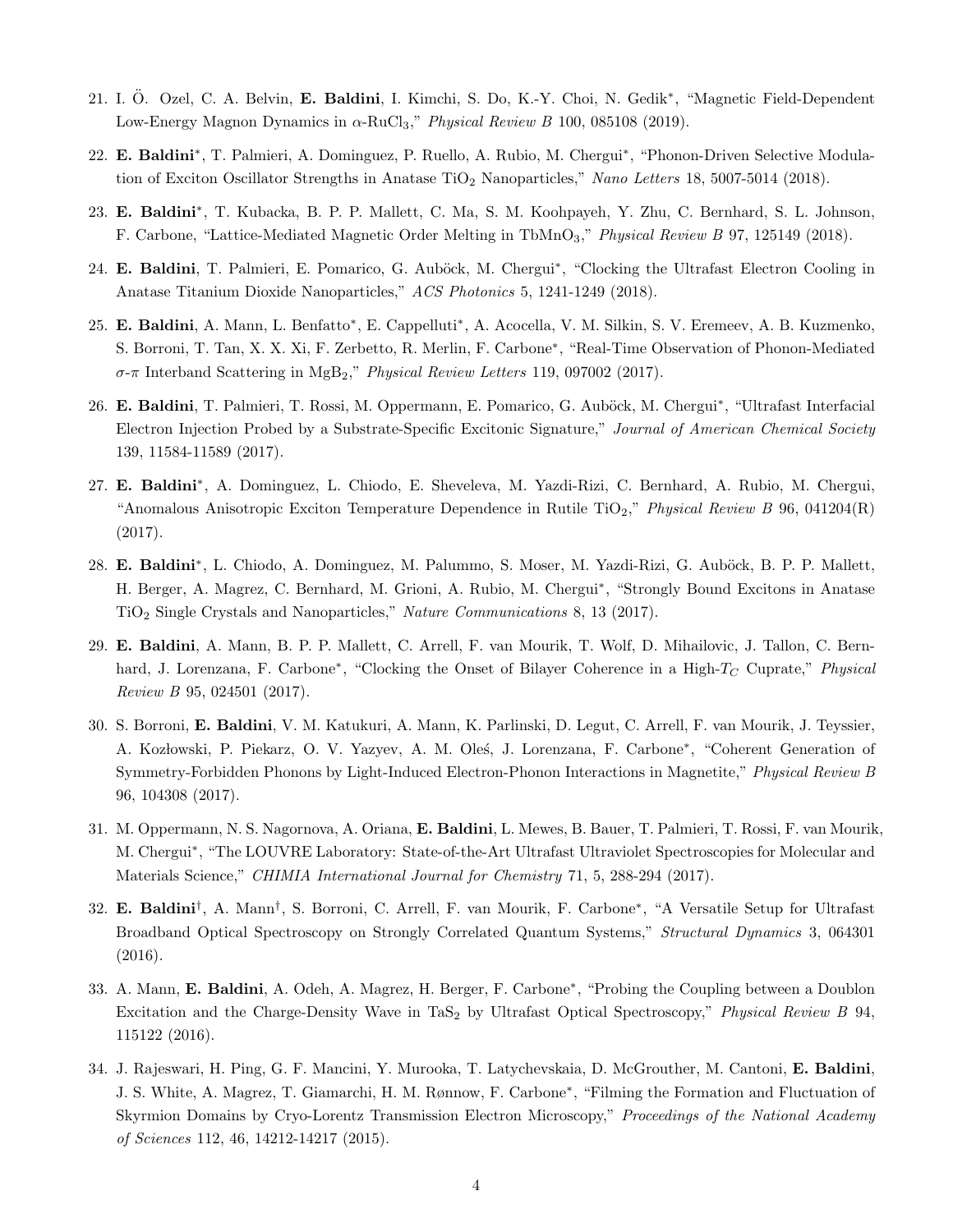- 35. F. G. Santomauro, A. Lubcke, J. Rittmann, E. Baldini, A. Ferrer, M. Silatani, P. Zimmermann, S. Grubel, J. A. Johnson, S. O. Marianger, P. Beaud, D. Grolimund, C. Borca, G. Ingold, S. L. Johnson, M. Chergui\*, "Femtosecond X-Ray Absorption Study of Electron Localization in Photoexcited Anatase TiO<sub>2</sub>," Scientific Reports 5, 14834 (2015).
- 36. A. Mann, E. Baldini, A. Tramontana, E. Pomjakushina, K. Conder, C. Arrell, F. van Mourik, J. Lorenzana, F. Carbone<sup>∗</sup> , "Probing the Electron-Phonon Interaction in Correlated Systems with Coherent Lattice Fluctuation Spectroscopy," Physical Review B 92, 035147 (2015).
- 37. C. Lacava, P. Minzioni, E. Baldini, L. Tartara, J. M. Fedeli, I. Cristiani, "Nonlinear Characterization of Hydrogenated Amorphous Silicon Waveguides and Analysis of Carrier Dynamics," Applied Physics Letters 103, 141103 (2013).
- 38. L. Ferrara, E. Baldini, P. Minzioni, F. Bragheri, C. Liberale, E. Di Fabrizio, I. Cristiani, "Experimental Study of the Optical Forces Exerted by a Gaussian Beam within the Rayleigh Range," Journal of Optics 13, 075712 (2011).

### Teaching and Mentoring

Teaching as instructor:

• 2022 - present "PHY 303L: Engineering Physics II" (45 hours) Bachelor's Degree in Engineering, The University of Texas at Austin

Mentoring and supervision of junior researchers:

- 2017 2022 PhD project of Ms. Carina A. Belvin, Mr. Dongsung Choi, Mr. Clifford J. Allington Graduate Programs in Physics, Electrical Engineering, and Chemistry, Massachusetts Institute of Technology
- 2014 2017 PhD project of Ms. Tania Palmieri Graduate Program in Photonics, École Polytechnique Fédérale de Lausanne
- 2015 2016 Thesis co-advisor of Ms. Ingalena Bucher Master's Degree in Physics, École Polytechnique Fédérale de Lausanne

Lectures as teaching assistant:

- 2014 2015 "General Physics II" (30 hours), Prof. Fabrizio Carbone Bachelor's Degree in Civil Engineering, École Polytechnique Fédérale de Lausanne
- 2013 2016 "Electronic Spectroscopy" (60 hours), Prof. Majed Chergui Master's Degree in Physical Chemistry, École Polytechnique Fédérale de Lausanne
- 2012 2014 "Atoms and Radiation" (30 hours), Prof. Majed Chergui Bachelor's Degree in Physics, École Polytechnique Fédérale de Lausanne

Teaching support as tutor assistant: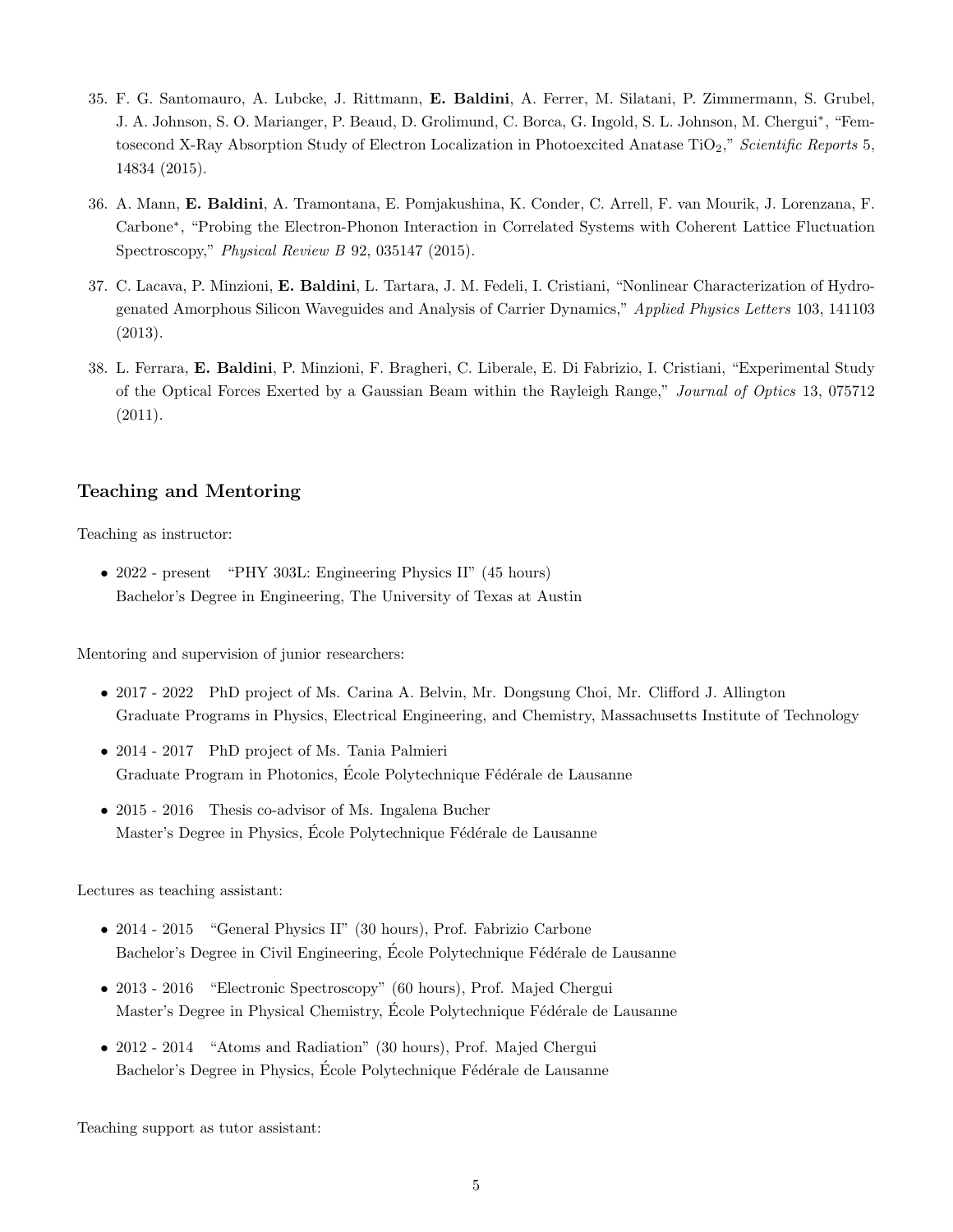- 2011 2012 "Experimental Physics Laboratory" (40 hours), Prof. Alberto Rotondi Bachelor's Degree in Physics, University of Pavia
- 2011 2012 "Electronics" (30 hours), Prof. Franco Maloberti Bachelor's Degree in Electrical Engineering & Computer Science, University of Pavia
- 2009 2012 "General Physics I, II" (> 200 hours), Prof. Marco Malvezzi and Prof. Giancarlo Reali Bachelor's Degree in Electrical Engineering & Computer Science, University of Pavia

### Oral Presentations

### Invited Talks

- 1. TU Dortmund, Dortmund, Germany, May 2022
- 2. Clemson University, Clemson, South Carolina, February 2022
- 3. University of Notre Dame, Notre Dame, Indiana, December 2021
- 4. ACS Southwest Regional Meeting, Austin, Texas, November 2021
- 5. University of California, Los Angeles, October 2021
- 6. University of Birmingham, Birmingham, United Kingdom, June 2021
- 7. Radbound University, Nijmegen, Netherlands, April 2021
- 8. University of Toronto, Toronto, Canada, March 2021
- 9. University of Pennsylvania, Philadelphia, Pennsylvania, USA, March 2021
- 10. University of Texas at Austin, Austin, Texas, USA, March 2021
- 11. California Institute of Technology, Pasadena, California, USA, February 2021
- 12. University of California, Berkeley, California, USA, January 2021
- 13. Massachusetts Institute of Technology (Chez Pierre Seminar), Cambridge, Massachusetts, USA, December 2020
- 14. MRS Spring/Fall Meeting 2020 (Awards session), November 2020
- 15. ACS Fall Meeting 2020 (Awards session), August 2020
- 16. University of Pittsburgh, Pittsburgh, Pennsylvania, USA, July 2020
- 17. Brookhaven National Laboratory, Upton, New York, USA, June 2020
- 18. ARO Condensed Matter Physics Workshop, Raleigh, NC, USA, February 2020
- 19. Frontiers in Optics (Awards session), Washington, DC, USA, September 2019
- 20. Swiss Physical Society Meeting (Awards session), Zürich, Swizterland, August 2019
- 21. Materials in Quantum Cavities and Excitonic Insulators, New York City, USA, July 2019
- 22. Ultrafast Science from the Infrared to the X-Rays, Lausanne, Switzerland, November 2018
- 23. Harvard University, Cambridge, Massachusetts, USA, April 2018
- 24. Ecole Polytechnique Fédérale de Lausanne, Lausanne, Switzerland, February 2017
- 25. Princeton University, Princeton, New Jersey, USA, June 2016
- 26. Massachusetts Institute of Technology, Cambridge, Massachusetts, USA, June 2016